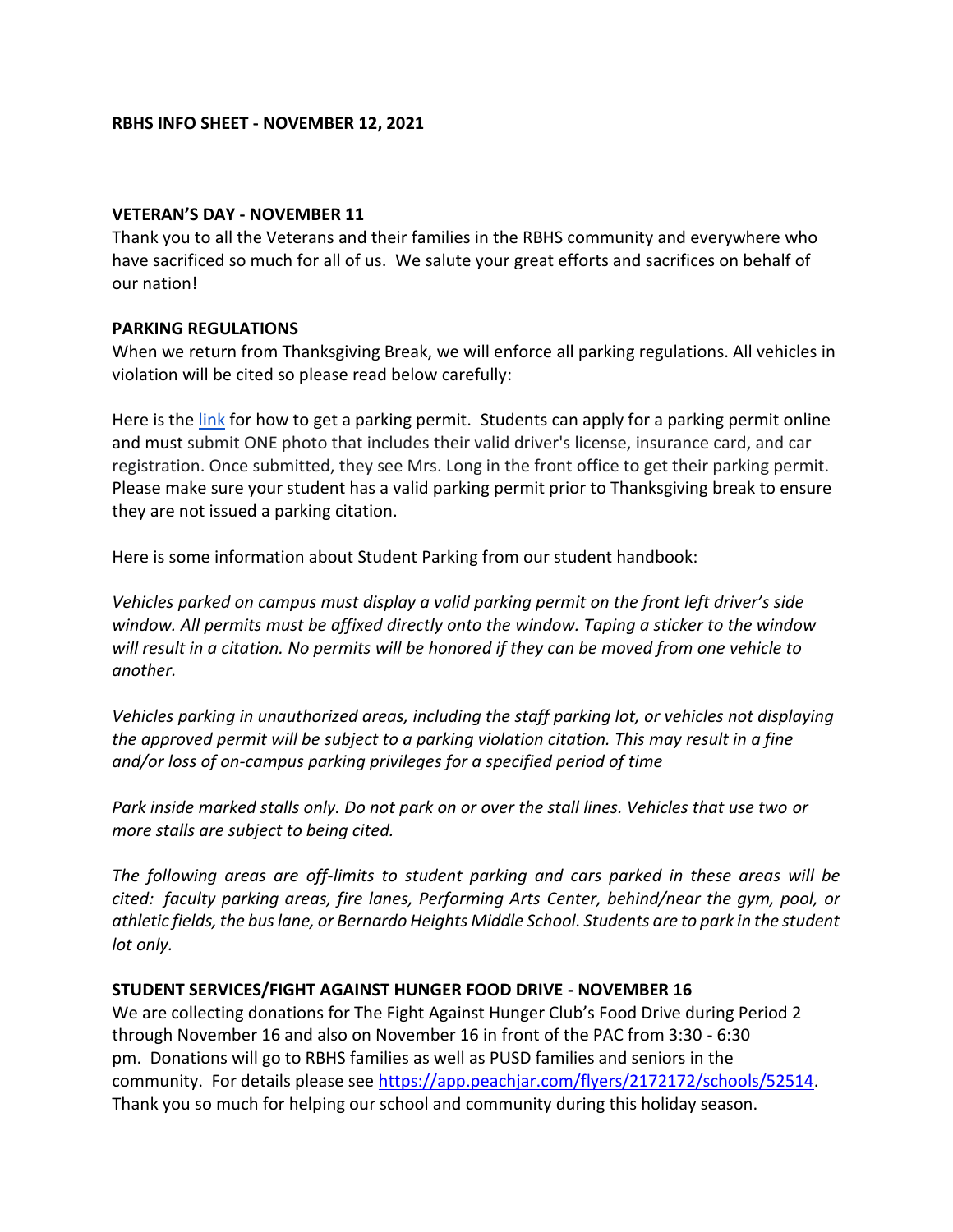### **STABLE CONNECT LESSON - NOVEMBER 19**

Our next all-school lesson will be on Friday, November 19 during period 2 and will focus on Social Awareness: the ability to empathize with others in order to understand social and ethical norms and to recognize family, school, and community resources and supports. The bell schedule for that day will be as follows:

| <b>STABLE Lesson Schedule</b> |              |       |
|-------------------------------|--------------|-------|
| Period                        | <b>Begin</b> | End   |
| 1                             | 7:30         | 8:48  |
| <b>Break</b>                  | 8:48         | 8:58  |
| 2                             | 9:06         | 11:08 |
| 3                             | 11:16        | 12:34 |
| Lunch                         | 12:34        | 1:04  |
| 4                             | 1:12         | 2:30  |

# **THANKSGIVING BREAK/NO SCHOOL - NOVEMBER 22 - 26**

As we prepare to take a break from school for Thanksgiving, we want to express our gratitude for everyone who makes it possible for our students to come to school every day, on time, ready to learn. We thank:

- Our students and families for making daily attendance a priority since they know the habit of attendance will help them do well in the classroom and eventually in a job.
- Our teachers who pour their energy into making each classroom an exciting place for exploration and knowledge so students do not want to miss out on learning.
- Our support staff and community volunteers who provide the extra attention our students need.

School is closed for Thanksgiving Break from November 22-26 and reopens on Monday, November 29.

We appreciate everyone's efforts to avoid taking extra days off during the holidays. Just a few missed days here and there, even for excused absences, can add up to lost learning time and leave your student behind in school.

# **HOLIDAY DANCE CONCERT - DECEMBER 8 - 10**

Tour de Force will present their Radio City Christmas Spectacular featuring performances by JV, Intermediate Dance, Universal Movement, B-Boys, Dance Buddies and MTDF. All concerts are in the PAC at 7:00 pm and prices are as follows: Dec. 8 - \$8, Dec. 9 - \$10 and Dec. 10 - \$12.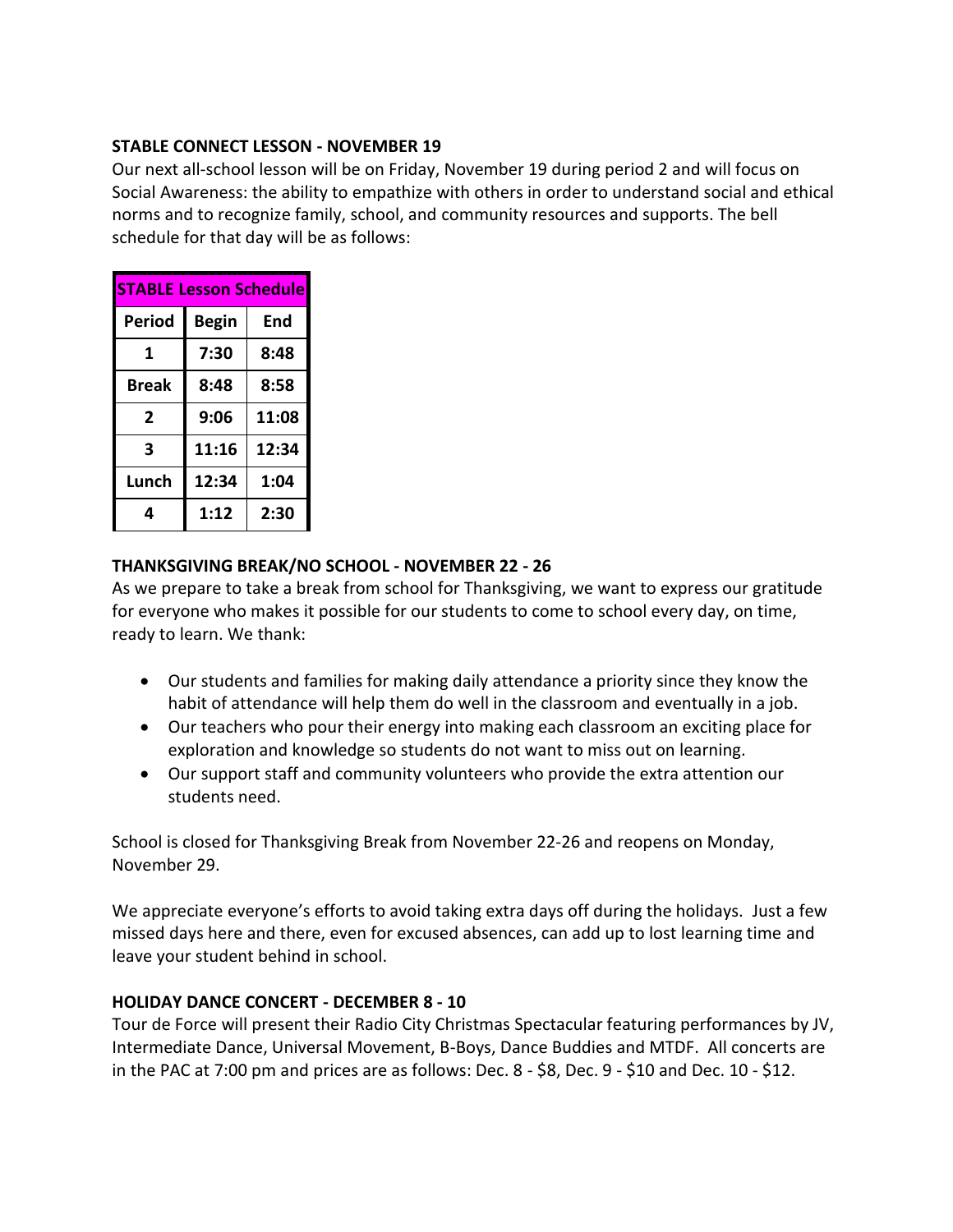### **CHOIR HOLIDAY CONCERTS - DECEMBER 14 - 15**

The Award Winning RBHS Choirs will be having their Holiday Concerts on December 14 and December 15 at 7:00 pm in the RBHS Performing Arts Center. Tickets are \$10 and may be purchased at the door. The Choirs will be performing traditional and new holiday pieces. We hope that you can join us to celebrate the holidays. If you are planning on attending you must wear a mask. Thank you in advance and we look forward to seeing all of you at the Concert.

### **WINTER BREAK/NO SCHOOL - DECEMBER 20 - 31**

### **ADOPT-A-FAMILY**

Student Services is working with the annual PUSD Adopt-a-Family program. There are many ways to get involved if you would like to assist with holiday donations and gifts. For more information please see [www.adoptafamilypusd.com.](http://www.adoptafamilypusd.com/)

### **ATHLETICS NEWS**

Congratulations to all our fall sports for their success during season. Winter sports are in full swing with tryouts this week. Winter sport schedules are posted on the website at [www.rbhs.org](http://www.rbhs.org/)

# **ATTENDANCE OFFICE**

Please see the link to the Attendance Page on our website for details about our procedures <https://www.powayusd.com/en-US/Schools/HS/RBHS/Departments/Attendance>

# **SENIORS WITH TRANSCRIPT REQUESTS**

RBHS and the Records Office will be closed December 20 through December 31. Transcript requests will not be processed during this time. No transcripts will be uploaded to the Parchment system after 1:00 pm on Friday, December 17.

### **YEARBOOKS**

We are excited to be on campus and documenting all of the fun activities in which our Broncos participate. The yearbook staff is already at work creating this year's book for you and your students. Now is the time to make your yearbook purchase. The book is currently priced at \$70 and it will increase throughout the school year.

Every year we sell out of yearbooks and have upset students and parents who wish they had made their purchase early. Purchase your yearbook today and guarantee your copy of the 2022 yearbook at <http://ybstore.friesens.com/stores/757611>

# **RB LIONS CLUB COLLECTING EYEGLASSES**

The Lions Club provides free eye exams and eyewear to students in need (when referred by staff.) Families may drop off used eyeglasses in the RBHS front office, and staff may drop them off in the Health Office mailbox or Health Office.

### **UNITED CEREBRAL PALSY DONATION BOX**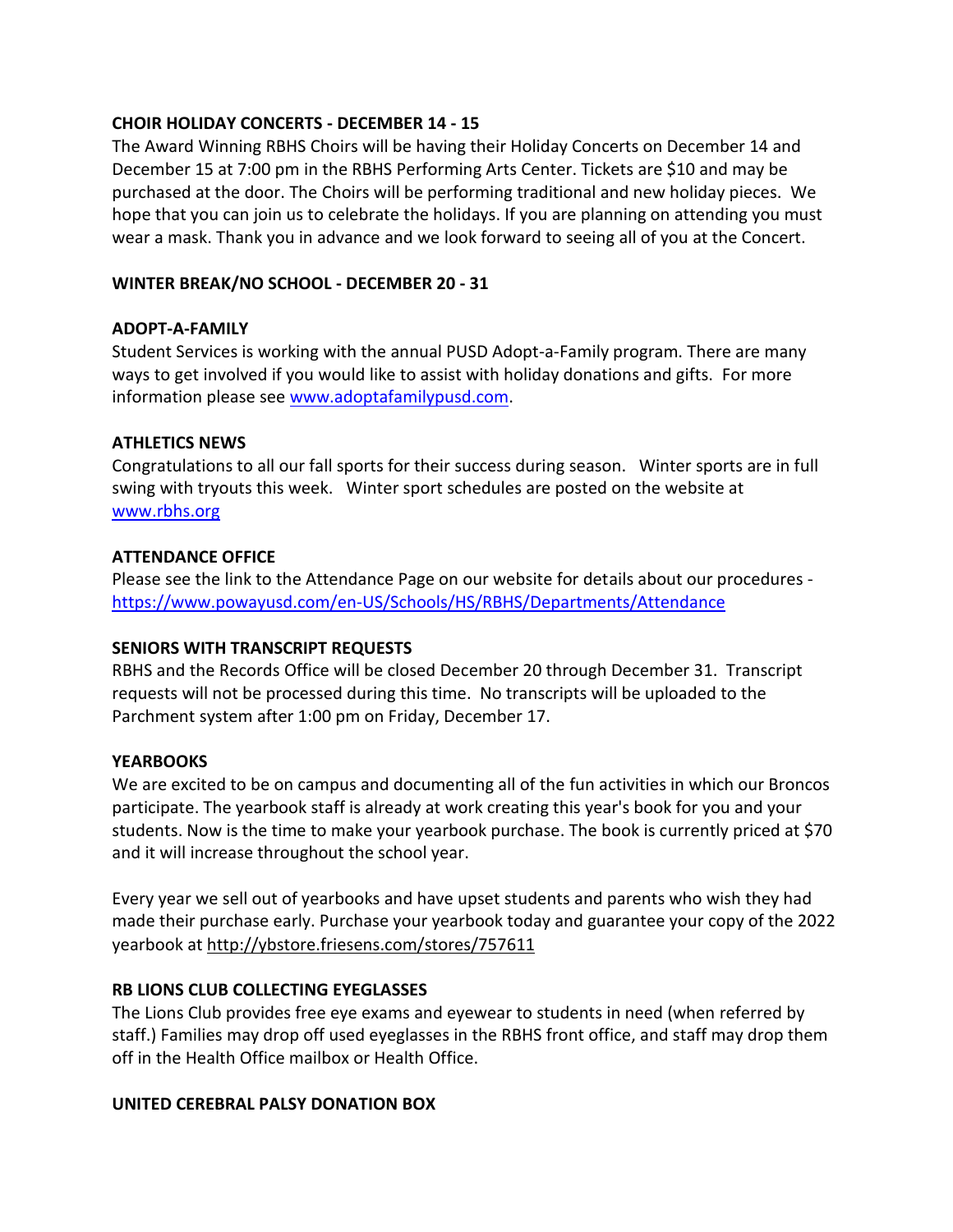Please find the UCP donation box near the entrance to campus in front of Room E-14. UCP appreciates your donations of clothing. For household pickups, receipt or more information, please contact 888-827-0771.

# **PTSA**

### *Next PTSA Meeting - December 14*

The next PTSA meeting will be Dec. 14 at 6:00 pm, location TBD.

# *Stay Informed - Join PTSA/Renew Your PTSA Membership*

Are you an RBHS PTSA Member for the 2021-22 school year? Please join/renew your annual membership to help support all of the wonderful activities, events, and recognitions we provide. SENIOR PARENTS - Your membership supports Career Fair/College Readiness, Senior Week/Grad Night, and PTSA college scholarships! Being a member of PTSA also ensures you will be "in the know" on RBHS events and activities. Membership form and payment details/options are available at the PTSA website: [https://ptsarbhs.wixsite.com/ptsarbhs/join-ptsa-now](https://linkprotect.cudasvc.com/url?a=https%3a%2f%2fptsarbhs.wixsite.com%2fptsarbhs%2fjoin-ptsa-now&c=E,1,RMbG1ZNDKOwxdeu8FXUorhWp3QRnJXuZvxT5AIf6oZUQXZx92BvasJPrHrUsnpTZWnC0ng8ajMYfnWE_gwVcW2Rn3oFC9zHOV4bDO54cogBnwLg,&typo=0)

# *Senior Grad Nite and Disneyland Trip - Save the Dates!*

We are hard at work planning this year's Senior Celebration activities. Our Senior Disneyland Trip is planned for June 3 and Grad Nite is planned for June 8. Please stay tuned for more information coming soon!

### **FRIENDS OF THE LIBRARY**

### *Join our Team*

We earnestly request parents to join the FOL team. You can attend our monthly meetings to get to know us better and we encourage students to join the FOL student board. Students can earn community service hours by participating in FOL activities.

### *FOL Membership*

We need your support more than ever as we are not able to hold any of our fundraising events. Your support is vital for the RBHS Library's continued success. It's never too late to join. Memberships start at \$20.00. Please see [https://rbhsfriendsofthelibrary.org/memberships](https://linkprotect.cudasvc.com/url?a=https%3a%2f%2frbhsfriendsofthelibrary.org%2fmembership&c=E,1,ACkmCTTYAIvZTNxVTJ-ShWz-o5tYxio0HfgE3iJKwecS5oraxLZuhlcFjwzObd3P32T6Ua26kNb2Q6_IbMhD4l9oRY9N16mR3HWGxIfFal5s8-WG4rM,&typo=0)

### *FOL Needs You!*

RBHS FOL needs YOU! Here's how to help RBHS buy library books for your students without spending a dime:

At Ralphs:

1. Go to [https://www.ralphs.com/i/community/community-contribution-program](https://linkprotect.cudasvc.com/url?a=https%3a%2f%2fwww.ralphs.com%2fi%2fcommunity%2fcommunity-contribution-program&c=E,1,a2ab3-xEIEHdC--gGRQqkbhzXBUmcfaChDr94HUxNCvJfdDWk4UGmtmTse6OaA48wPbEbu7s0jlqLh7CdlaXYCLXrWChpLbMRx0ifhTYwA,,&typo=0)

- 2. Sign in to your Ralphs account (or make one)
- 3. Search for your Organization
- 4. Enroll in GF748 (RBHS Library)

Every time you shop with your Ralphs reward card, Ralphs gives RBHS FOL small donation (and it costs you nothing, but you do have to sign up each year).